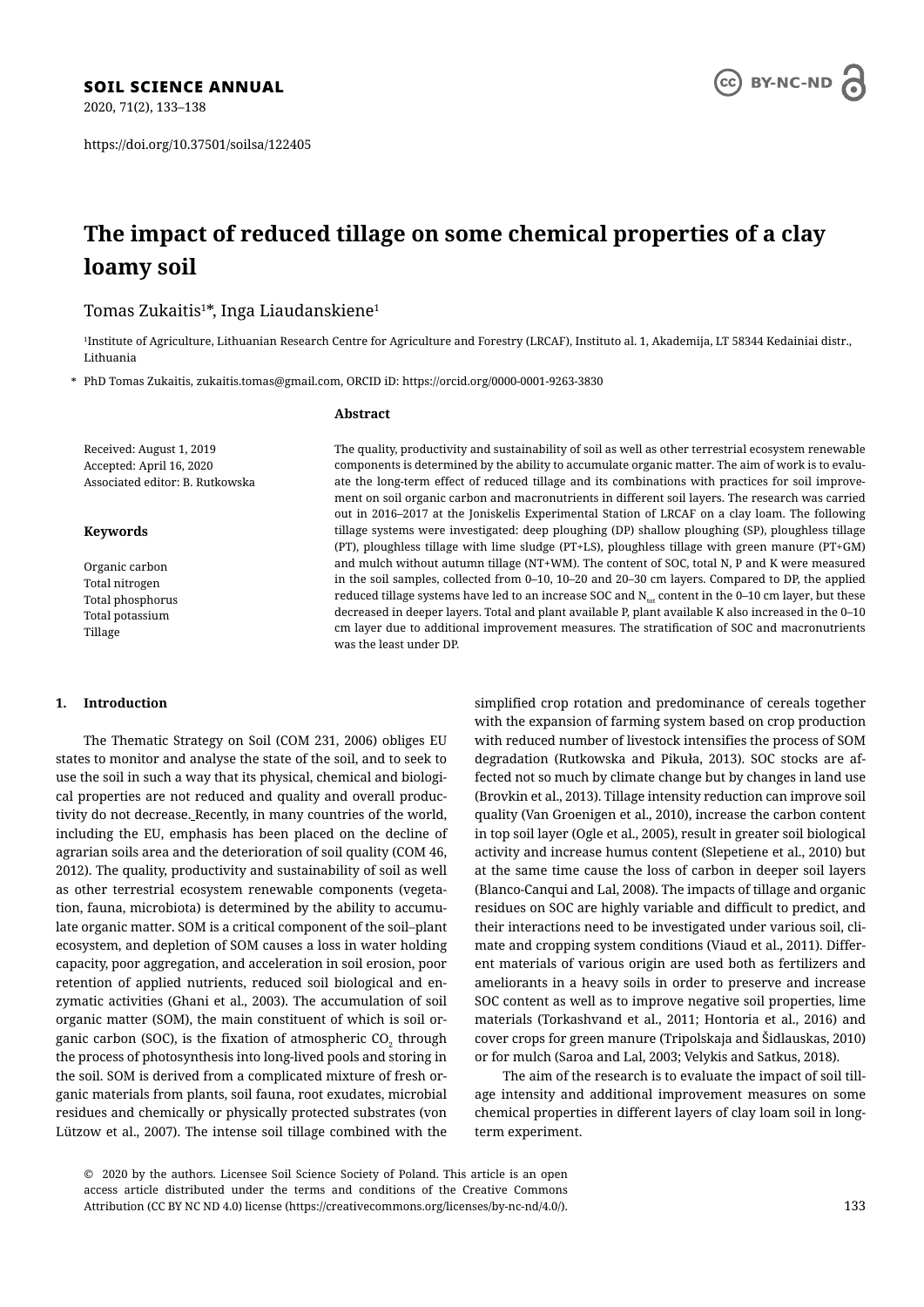# **2. Materials and methods**

Research was carried out at the Joniskelis Experimental Station of the Lithuanian Research Centre for Agriculture and Forestry, located in the northern part of Central Lithuanian's lowland (56°21′ N, 24°10′ E) in the long-term experiment, established in 2006. The soil of the study site is *Endocalcari-Endohypogleyic Cambisol* (CMg-nw-can) (siltic, drainic). According to the data obtained before experiment, the plough horizon (0–30 cm) characteristics were as follows: texture – clay loam (22.7% sand, 50.3% silt, and 27% clay), pH – 6.6, content of SOC–13,63 g kg-1, total nitrogen (N) – 1,56 g kg<sup>-1</sup>, total phosphorus (P) – 0,54 g kg<sup>-1</sup>, plant available phosphorus (P<sub>2</sub>O<sub>5</sub>) – 59.73 mg kg<sup>-1</sup>, and potassium  $(\rm K_{_2}O)$  – 256.5 mg kg<sup>-1</sup>. The impact of reduced tillage as well as the combinations of reduced tillage with practices for soil improvement on soil organic carbon and macronutrients was investigated following the design: 1) deep (21–23 cm) mouldboard ploughing (DP), 2) shallow (15–17 cm) mouldboard ploughing (SP), 3) ploughless tillage at 10–12 cm depth (PT), 4) ploughless tillage at 10–12 cm depth with lime sludge incorporation (PT+LS), 5) ploughless tillage at 10–12 cm depth with cover crops for green manure (PT+GM), 6) no-tillage with cover crop for winter mulch (NT+WM). Research was conducted in the crop rotation: field pea (*Pisum sativum* L. (Partim) – winter wheat (*Triticum aestivum* L.) – spring oilseed rape (*Brasica napus* L.) – spring barley (*Hordeum vulgare* L.), which was spread over space and time. Cover crops were grown as follows: before field pea – a mixture of white mustard (*Sinapis alba* L.) and oilseed radish (*Raphanus sativus* L.), before spring oilseed rape – a mixture of field pea (*Pisum sativum* L. (Partim), common vetch (*Vicia sativa* L.) and blue lupine (*Lupinus angustifolius* L.), and before spring barley – oat (*Avena sativa* L.). The pre-crop straw was chopped during harvesting and incorporated into the soil at 6–8 cm depth; postharvest cover crops were sown after stubble cultivation. Lime sludge (calcium (CaO – 28,9%) containing waste from sugar industry),  $(7.0 \text{ Mg} \text{ ha}^{-1})$  was incorporated three times for spring crops during the first stage of experiment (2007–2010) and once for spring barley in the second stage of experiment (2011–2014). Cover crop for winter mulch was left without any tillage in the autumn and its frost-killed residues covered the soil. All rotational crops were fertilized with  $\rm N_{30}P_{90}K_{60}$  (calculated as  $\rm P_2O_5$  and  $\mathrm{K}_2\mathrm{O}$ ) before sowing. Nitrogen (N), phosphorus (P) and potassium was used as various particles of complex fertilizers. In spring the field pea was fertilized at  $N_{30}$  rate, winter wheat –  $N_{120}$ , spring oilseed rape –  $N_{120}$ , and spring barley –  $N_{60}$ ; for winter wheat and spring oilseed rape N fertilizers were given in two times. The field trial was laid out in a randomized single row design with four replicates. Each tilled sub-plot size was 16 x 5 = 80  $\mathrm{m}^2$ , of which 13 x 2.3 = 29.9  $\mathrm{m}^2$  was harvested.

The soil samples were collected annually after the main crop harvest, eight sub-samples per plot were taken randomly with a steel auger, and each soil sample core was separated into 0–10, 10–20 and 20–30 cm depth and combined across sub-samples by depth for each plot. All samples were air-dried, visible plant residues were removed manually, then samples were crushed and sieved through a 2-mm sieve. For the analysis of SOC, total nitrogen (N), phosphorus (P) and potassium (K) con-

tent an aliquot of the samples was passed through a 0.25-mm sieve. Soil pH was determined by potentiometric method in 1 mol·dm–3 KCl (soil to solution ratio 1:2.5). The content of SOC was determined by spectrophotometric measure procedure at the wavelength of 590 nm using glucose as a standard after wet combustion according to Nikitin (1999). Total N  $(N_{tot})$  content was determined by the Kjeldahl method using spectrophotometric measure procedure at the wavelength of 655 nm. The content of total P ( $P_{tot}$ ) was determined using spectrophotometric measure procedure at the wavelength of 430 nm and content of total  $K(K_{n})$  using flame atomic absorption spectroscopy measurement after wet digestion procedure with sulphuric acid. Plant available contents of phosphorus and potassium were measured by the same procedures though after extraction according Egner-Riehm-Domingo (A–L) method. Stratification ratios were calculated from soil properties at 0–10 cm divided by those at 20–30 cm.

The statistical evaluation of the data was performed using SAS *Enterprice* 7.1 software package. The experimental data for all soil parameters were reported as mean from three replicates from the years 2016–2017, and were statistically processed by one-way analysis of variance (ANOVA) procedure. Significant differences among treatment averages were assessed by Fisher's protected (LSD) test with 95% probability level ( $p \le 0.05$ ).

### **3. Results and discussion**

The data presented in Table 1 shows that the reduction of tillage intensity had no obvious effect on soil pH. However, reduced tillage combined with additional measures increased soil pH, and only the use of lime sludge significantly increased soil pH in all soil layers compared to DP treatment. This measure was used three times during the period 2006–2014 to improve soil physical properties and structure, but the soil acidity in the plough layer reached the level of neutral and slightly alkaline soils ( $pH = 7.2$ ) and the upper value of the optimum  $pH$  range for agricultural crops (Velykis and Satkus, 2018). The residual effect of lime sludge without further insertion was investigated in this research.

Reduced tillage and applications of organic and inorganic amendments, except for the SP treatment, had a significant effect on the SOC content, compared with control DP treatment (Table 1) in the upper soil layer. DP resulted in the lowest SOC content (12.82 g  $kg^{-1}$ ) in 0–10 cm layer; meanwhile PT+GM resulted in the highest SOC content –  $14.85$  g kg<sup>-1</sup>. Under the influence of the SOC amount in the 0–10 cm layer, the treatments can be arranged in the following sequence: PT+GM > NT+WM > PT+LS > PT > ST > DP. Incorporation of amendments of different origin in combination with reduced tillage had a more noticeable effect than just reduction of tillage. SOC content in 10–20 and 20–30 cm soil layers was significantly lower in all reduced tillage treatments compared to DP (except for SP treatment in 10–20 cm layer) due to accumulation of plant residues on the soil surface and their slow degradation. The sustainability of the soil ecosystem is illustrated by the stratification of the SOC in a vertical profile, i.e. the ratio between the SOC content in the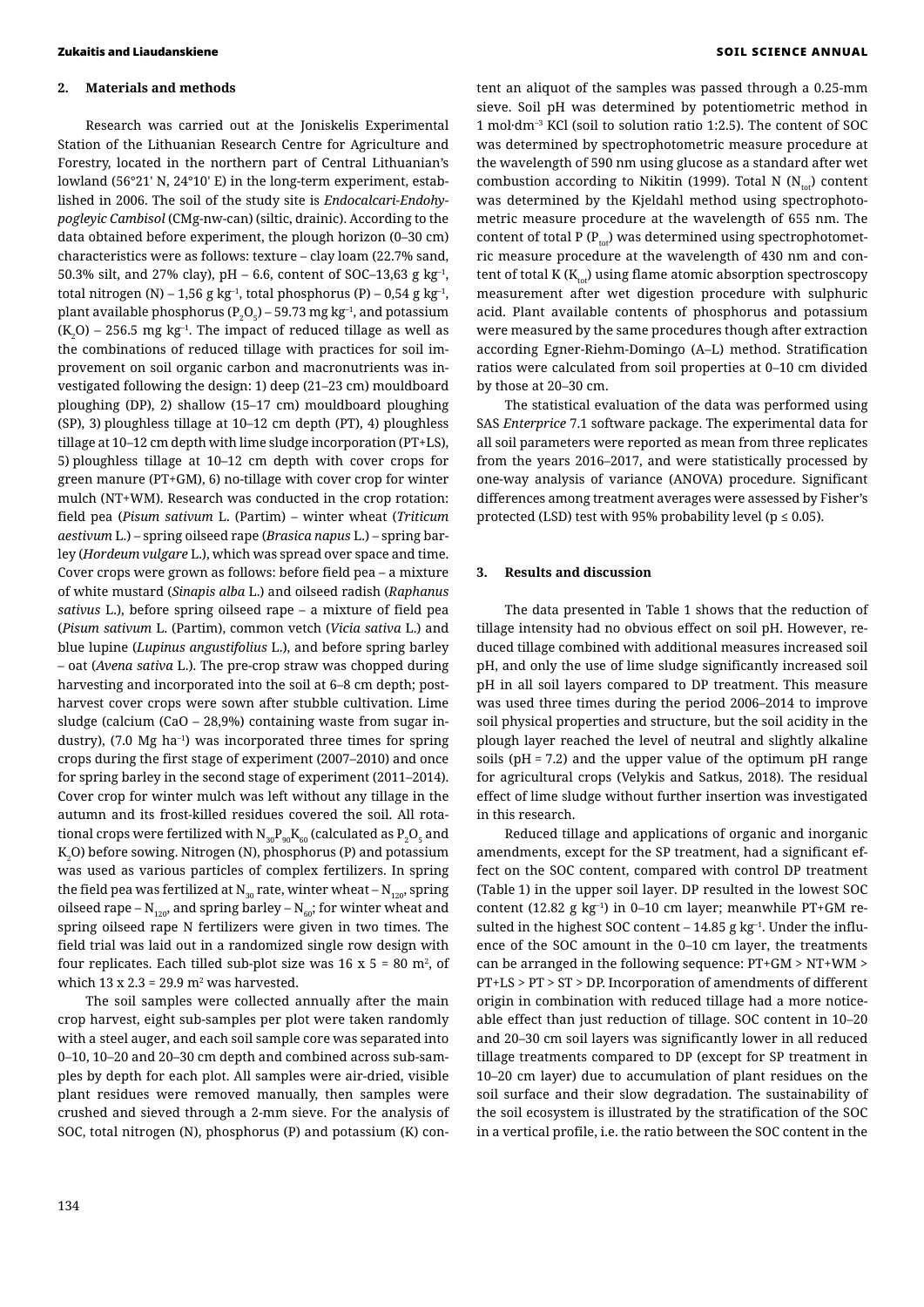of 0–10 and 20–30 cm layers. Scientists from different countries stated that the stratification ratio of SOC from 1.5 and more describes the good quality of the soil plough layer (Franzluebbers, 2002; Yang et al., 2008; Liaudanskiene et al., 2010). According to our research, the stratification ratio of SOC in the PT+LS and NT+WM treatments was 1.69, and in PT+GM – 1.8, while in DP it was only 1.22.

Nitrogen (N) is known to be the most limiting element for plant growth in the temperate climate. The main reservoir of N in soil is SOM, and  $N_{tot}$  content strongly correlated with SOC content (Tripolskaja and Šidlauskas, 2010; Rutkowska and Pikuła, 2013). The distribution of  $N_{tot}$  in different soil layers is analogous to the distribution of SOC. Reduced tillage and applications of amendments increased the amount of  $N_{tot}$  in 0–10 cm layer, but substantially more  $N_{tot}$  was found only in PT+GM and NT+WM treatments respectively 1.77 and 1.81 g  $kg<sup>-1</sup>$ , compared to 1.55 g  $kg<sup>-1</sup>$  in DP. This increase was determined probably by the high amount of plant residues from the green manure and mulch. The post-harvest catch crops for green manure and aboveground biomass of catch crops for mulching are a source of organic matter that mineralizes and forms mobile N compounds, which are fixed in soil organic-mineral complexes. The lower compared with SOC stratification ratios of  $N_{tot}$ , which ranges from 1.11 in DP to 1.37 in PT+GM, can be explained by the fact

that ammonium and nitrate compounds formed by mineralization are very mobile and moving down the soil profile, while the C compounds are less mobile.

Carbon and nitrogen are essential elements describing the status of the soil, especially their proportion called C/N ratio. The intensity of SOM decomposition and its nature in the soil are determined by the C/N ratio, and this relationship determines the SOM's efficiency to improve the soil structure and, at the same time, promotes C sequestration. The high C/N ratio determines the long turnover time of SOM and improves soil aggregation (Hagedorn et al., 2003), while the low C/N ratio shows that SOM is rapidly degradable and its effect on soil structure improvement is minimal. It is accepted that the optimal C/N ratio is around 10. We found C/N ratio ranged from 8.02 to 8.77 in the upper 0–10 cm soil layer, and from 6.35 to 7.55 – in the bottom 20–30 cm layer (Table 1). The C/N ratio decreased with depth in clay loam soil, and this trend indicates absorption of N by clay particles in the deeper layers. Moreover, this is in line with Brady and Weil's (2010) findings that C/N ratio in arable surface commonly ranges from 8 to 15, and is generally lower within soil profile. The C/N ratio was higher in PT+LS and PT+GM treatments compared to DP, therefore, it can be stated that the insertion of lime sludge and green manure contributed to the improvement of soil structure.

**Table 1**

|  |  |  | Soil pH, organic carbon and total nitrogen content (mean data 2016–2017) |  |  |  |
|--|--|--|--------------------------------------------------------------------------|--|--|--|
|  |  |  |                                                                          |  |  |  |

| Treatment                                         |           |     | soc          | $N_{\rm tot}$ |     |
|---------------------------------------------------|-----------|-----|--------------|---------------|-----|
|                                                   | Layer, cm | pH  | $g\ kg^{-1}$ |               | C/N |
|                                                   | $0 - 10$  | 6.0 | 12.8         | 1.5           | 8.3 |
| Deep ploughing<br>(DP)                            | $10 - 20$ | 6.2 | 12.9         | 1.5           | 8.1 |
|                                                   | $20 - 30$ | 6.3 | 10.4         | 1.3           | 7.5 |
|                                                   | $0 - 10$  | 6.0 | 13.3         | 1.6           | 8.2 |
| Shallow ploughing<br>(SP)                         | $10 - 20$ | 6.2 | 12.6         | 1.5           | 8.2 |
|                                                   | $20 - 30$ | 6.4 | 8.7          | 1.3           | 6.7 |
|                                                   | $0 - 10$  | 6.0 | 13.6         | 1.6           | 8.3 |
| Ploughless tillage<br>(PT)                        | $10 - 20$ | 6.2 | 11.9         | 1.5           | 7.8 |
|                                                   | $20 - 30$ | 6.3 | 9.8          | 1.3           | 7.1 |
|                                                   | $0 - 10$  | 7.0 | 14.4         | 1.6           | 8.7 |
| Ploughless tillage with lime sludge<br>$(PT+LS)$  | $10 - 20$ | 7.1 | 12.1         | 1.5           | 7.7 |
|                                                   | $20 - 30$ | 6.7 | 8.5          | 1.3           | 6.5 |
|                                                   | $0 - 10$  | 6.2 | 14.8         | 1.7           | 8.4 |
| Ploughless tillage with green manure<br>$(PT+GM)$ | $10 - 20$ | 6.4 | 12.2         | 1.5           | 7.7 |
|                                                   | $20 - 30$ | 6.6 | 8.2          | 1.2           | 6.3 |
|                                                   | $0 - 10$  | 6.2 | 14.4         | 1.8           | 8.0 |
| No-tillage with winter mulch<br>$(NT+WM)$         | $10 - 20$ | 6.3 | 11.9         | 1.5           | 7.7 |
|                                                   | $20 - 30$ | 6.5 | 8.5          | 1.2           | 6.8 |
|                                                   | $0 - 10$  | 0.2 | 0.8          | 0.1           |     |
| $\mathrm{LSD}_{0.05}$                             | $10 - 20$ | 0.1 | 0.5          | 0.1           |     |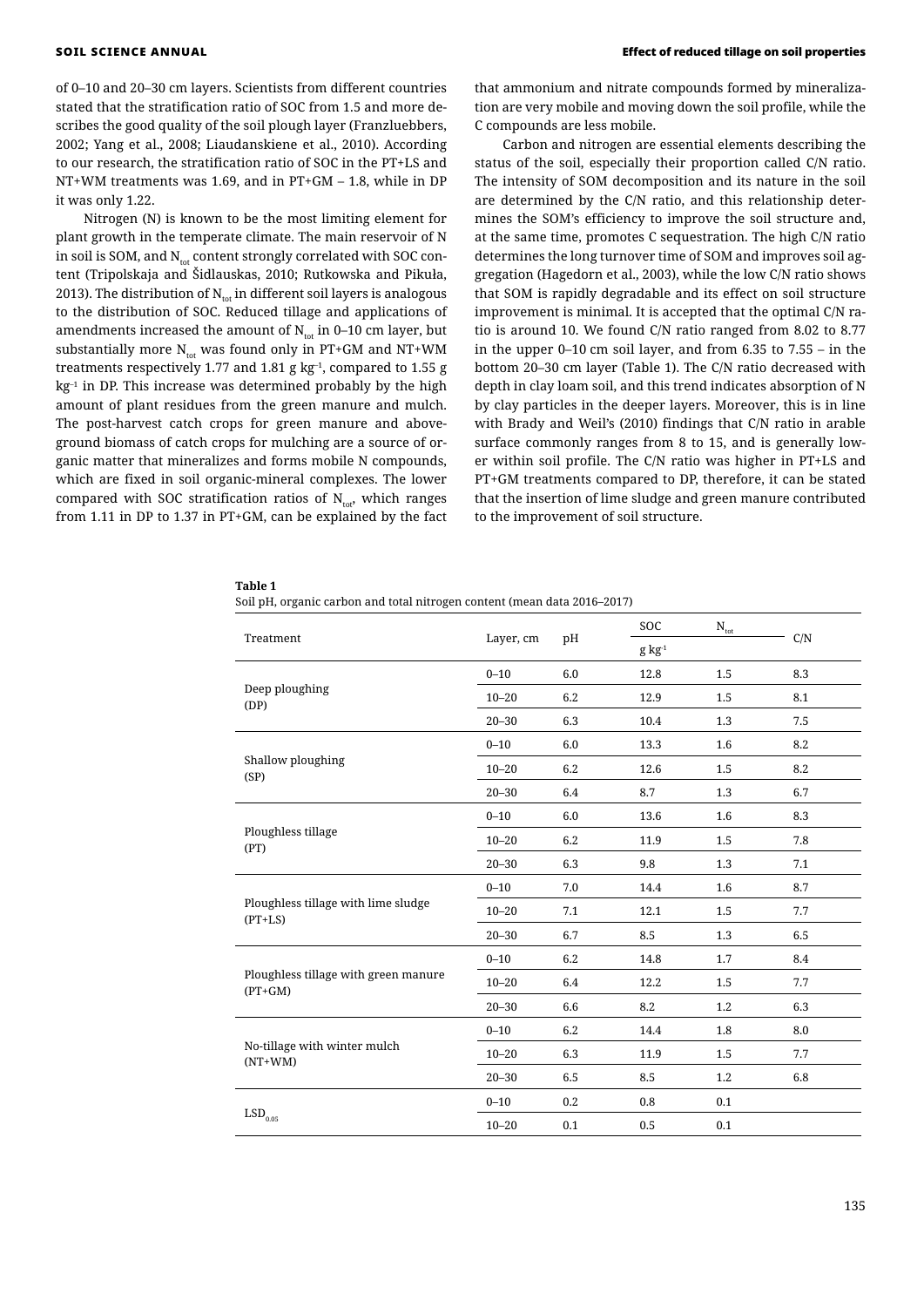## Zukaitis and Liaudanskiene SOIL SCIENCE ANNUAL

Soil  $P_{tot}$  is major indicator of soil fertility and quality, because phosphorus plays a key role in plant metabolism, structure and energy transformation. Since intensive tillage promotes the destruction of SOM, the formed bonds between SOM and P or P and clay-organic complexes are destroyed, and this significantly decreases the amount of  $P_{tot}$  in soil – the lowest amount in 0–10 cm layer was determined in DP (0.55 g kg–1) (Table 2). Higher content of  $P_{tot}$  in the 0–10 cm layer was governed by the influence of SOC on P sorption process; as the SOC content decreases, the amount of  $P_{tot}$  decreases as well (Debicka et al., 2016). SOC is that soil constituent which increased P binding and restricted P leaching. The application of green manure and mulch as well as lime sludge significantly increased the content of  $P_{tot}$  in the upper soil layer. Some researchers have identified a tendency of  $P_{tot}$  content decrease with depth (Fotyma et al., 2013; Jokubauskaite et al., 2015; Debicka et al., 2016), and our results have confirmed this. This distribution is determined by the poor mobility of phosphorus compounds due to the large reactivity of phosphate ions to soil constituents. The accumulation of  $P_{tot}$  was influenced not only by SOC, but also by other specific properties such as soil pH. The data suggests that accumulation of  $P_{tot}$  in the 0–10 cm layer depends on the soil acidity:  $P_{tot}$  content was higher in soil with  $pH_{\text{KCl}}$  level of 7.04 (PT+LS), 6.29 (PT+GM) and 6.22 (NT+WM) compared to pH 6.07 in DP.

While the large proportion of  $P_{tot}$  in soil is more or less strongly related by soil minerals or SOM, the mobility of P compounds is ten time less than mobility of N or K compounds due to the large reactivity of phosphate ions. It is known that the higher solubility and plant availability of P compounds occurs in slightly acidic or nearly to neutral soils. This is confirmed by our results; the highest amount of plant available P ( $P_2O_5$ ) content was determined in PT+LS treatment in 0–10 cm layer, whose pH reached a neutral reaction (7.04).

Potassium (K) is the only essential plant nutrient that is not a constituent of any plant parts, but this element plays a vital role in plant water and energy relations, translocations of assimilates, photosynthesis, protein and starch synthesis and enzyme activation etc. The major source of K for plants in soils is from clay minerals (Barre et al., 2008; Velde and Baree, 2010). The average concentration of  $K_{tot}$  in mineral soils is 1.4%, ranging between 0.1 and 4% (Scherer et al., 2003; Fotyma et al., 2013). Our study indicates that the K content in clay loam soil varied from 0.9 to 1.04%. Irrespective of the applied tillage and additional measures, the topsoil showed lower  $K_{tot}$  that 20–30 cm soil layer indicating pedochemical nature of K in soil.

Only a small part of K is present in a form readily available for plant uptake, usually about  $1-2\%$  of the K<sub>tot</sub> (Scherer et al., 2003), in our case plant available potassium ( $K_2$ O) is about

### **Table 2**

Total and plant available phosphorus and potassium content in soil (mean data 2016–2017)

|                                                   |           | $\mathbf{P}_{\text{tot}}$ | $K_{\rm tot}$ | $\mathbf{P}_{\text{available}}$ | $\mathbf{K}_\text{available}$ |
|---------------------------------------------------|-----------|---------------------------|---------------|---------------------------------|-------------------------------|
| Treatment                                         | Layer, cm | $g kg^{-1}$               |               | $P_2O_5$ mg kg <sup>-1</sup>    | $K_2O$ mg $kg-1$              |
|                                                   | $0 - 10$  | 0.5                       | 9.2           | 154.7                           | 375.7                         |
| Deep ploughing<br>(DP)                            | $10 - 20$ | 0.5                       | 9.0           | 144.0                           | 363.8                         |
|                                                   | $20 - 30$ | 0.5                       | 9.4           | 133.3                           | 326.6                         |
|                                                   | $0 - 10$  | 0.5                       | 9.3           | 161.2                           | 379.6                         |
| Shallow ploughing<br>(SP)                         | $10 - 20$ | 0.5                       | 9.3           | 129.4                           | 357.6                         |
|                                                   | $20 - 30$ | 0.4                       | 10.4          | 101.0                           | 249.7                         |
|                                                   | $0 - 10$  | 0.5                       | 9.6           | 159.5                           | 397.2                         |
| Ploughless tillage<br>(PT)                        | $10 - 20$ | 0.4                       | 9.4           | 110.8                           | 284.5                         |
|                                                   | $20 - 30$ | 0.4                       | 9.9           | 91.2                            | 247.7                         |
|                                                   | $0 - 10$  | 0.6                       | 9.6           | 204.5                           | 426.6                         |
| Ploughless tillage with lime sludge<br>$(PT+LS)$  | $10 - 20$ | 0.5                       | 9.4           | 126.5                           | 332.5                         |
|                                                   | $20 - 30$ | 0.4                       | 10.2          | 97.1                            | 262.1                         |
|                                                   | $0 - 10$  | 0.6                       | 9.1           | 182.8                           | 457.6                         |
| Ploughless tillage with green manure<br>$(PT+GM)$ | $10 - 20$ | 0.5                       | 9.4           | 110.4                           | 326.3                         |
|                                                   | $20 - 30$ | 0.4                       | 10.1          | 96.6                            | 252.5                         |
|                                                   | $0 - 10$  | 0.6                       | 9.6           | 145.4                           | 441.2                         |
| No-tillage with winter mulch<br>$(NT+WM)$         | $10 - 20$ | 0.5                       | 9.5           | 122.9                           | 304.2                         |
|                                                   | $20 - 30$ | $0.4\,$                   | 10.2          | 105.6                           | 262.9                         |
|                                                   | $0 - 10$  | 0.04                      | 1.0           | 21.8                            | 45.1                          |
| $\mathrm{LSD}_{_{0.05}}$                          | $10 - 20$ | 0.04                      | 0.9           | 24.6                            | 44.3                          |
|                                                   | $20 - 30$ | 0.05                      | 0.7           | 24.3                            | 38.2                          |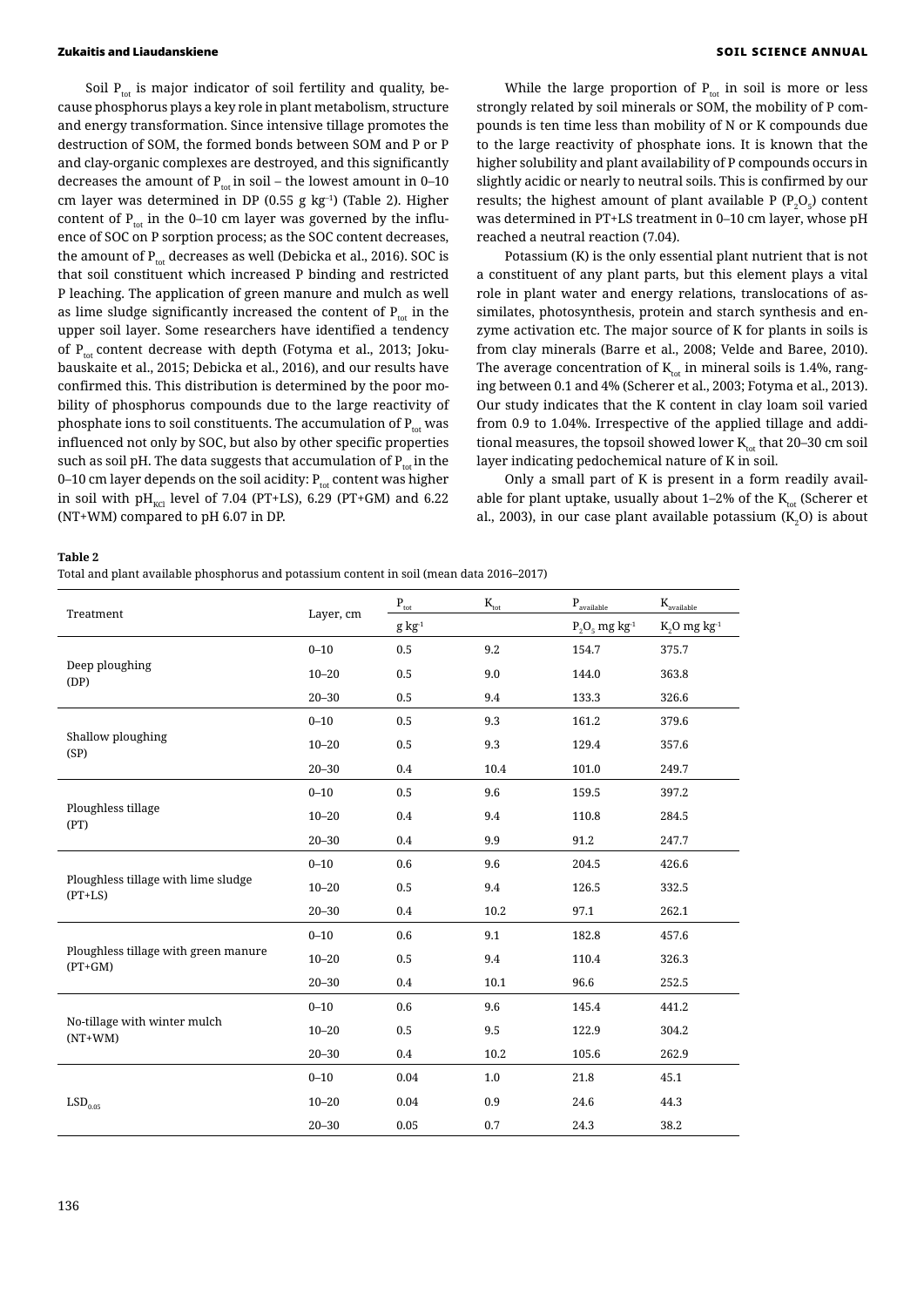2%. The highest amounts of  $\mathrm{K}_2\mathrm{O}$  were found in 0–10 cm layer in treatments with additional improvement measures 426.6 in PT+LS, 457.6 in PT+GM, and 441.2 mg kg–1 in NT+WM, and these amounts were significantly higher compared to 375.4 mg kg–1 in DP treatment.

# **4. Conclusions**

- 1. Ploughless tillage and its combinations with lime sludge and green manure as well as mulch without autumn tillage significantly increased soil organic carbon content in the 0–10 cm layer but decreased in 10–20 and 20–30 cm layers.
- 2. All investigated reduced tillage systems increased total nitrogen content in 0–10 cm layer but only the influence of cover crops for green manure and mulch was significant.
- 3. Incorporation of lime sludge, green manure and mulch led to a substantial increase in total and plant available phosphorus, plant available potassium content in 0–10 cm soil layer.
- The stratification of organic carbon and macronutrients in clay loam was the least with deep ploughing.

# **Acknowledgments**

The research was conducted under the research programme "Productivity and Sustainability of Agricultural and Forest Soils" implemented by Lithuanian Research Centre for Agriculture and Forestry.

### **References**

- Baree, P., Velde, B., Fontaine, C., Catel, N., Abbadie, L., 2008. Which 2:1 clay minerals are involved in the soil potassium reservoir? Insights from potassium addition or removal experiments on the three temperate grassland soil clay assemblages. Geoderma 146, 216–223. https://DOI: 10.1016/j.geoderma.2008.05.022
- Blanco-Canqui, H., Lal, R., 2008. No-tillage and soil-profile carbon sequestration: an on-farm assessment. Soil Science Society of America Journal 72, 693–701. https://DOI: 10.2136/sssaj2007.0233
- Brady, N.C., Weil, R.R., 2010. Elements of the Nature and Properties of Soils. Pearson Education, Prentice Hall, New Jersey.
- Brovkin, V., Boysen, L., Arora, V.K., Boisier, J.P., Cadule, P., Chini, L., Claussen, M., Friedlingstein, P., Gayler, V., van den Hurk, B.J.J.M., Hurtt, G.C., Jones, C.D., Kato, E., de Noblet-Ducoudre, N., Pacifico, F., Pongratz, J., Weiss, M., 2013. Effect of anthropogenic land-use and landcover changes on climate and land carbon storage in cmip 5 projections for the twenty-first century. Journal of Climate 26, 6859–6881. https://DOI: 10.1175/JCLI-D-12-00623.1
- COM 231. 2006. Communication from the Commission to the Council, the European Parliament, the European Economic and Social Committee and the Committee of the Regions – Thematic Strategy for Soil Protection. Commission of the European Communities, Brussels
- COM 46. 2012. Report from the Commission to the European Parliament, the Council, the European Economic and Social Committee and the Committee of the Regions – The Implementation of the Soil Thematic Strategy and ongoing activities. Commission of the European Communities, Brussels
- Debicka, M., Kosowicz, A., Weber, J., Jamroz, E., 2016. Organic matter effects on phosphorus sorption in sandy soils. Archives of Agronomy

and Soil Science 62, 840–855. https://DOI: 10.1080/03650340.2015.10 83981

- Fotyma, M., Ochal, P., Łabętowicz, J., 2013. Potassium in soils of glacial origin. In: M.C. Hernandez Soriano (ed.). Soil Processes and Current Trends in Quality Assessment. Intech Open, 205–228. https://DOI: 10.5772/52005
- Franzluebbers, A.J., 2002. Soil organic matter stratification ratio as an indicator of soil quality. Soil and Tillage Research 66, 95–106. https:// DOI: 10.1016/S0167-1987(02)00018-1
- Ghani, A., Dexter, M., Perrott, K.W., 2003. Hot-water extractable carbon in soils: a sensitive measurement for determining impacts of fertilisation, grazing and cultivation. Soil Biology and Biochemistry 35, 1231–1243. https://DOI: 10.1016/S0038-0717(03)00186-X
- Hagedorn, F., Spinnler, D., Bundt, M., Blaser, P., Siegwolf, R., 2003. The input and fate of new C in two forest soils under elevated CO2. Global Change Biology 9, 862–872. https://DOI: 10.1046/j.1365- 2486.2003.00638.x
- Hontoria, C., Gomez-Paccard, C., Mariscal-Sancho, I., Benito, M., Perez, J., Espejo, R., 2016. Aggregate size distribution and associated organic C and N under different tillage systems and Ca-amendment in a degraded Ultisol. Soil and Tillage Research 160, 42–52. https://DOI: 10.1016/j.still.2016.01.003
- Jokubauskaitė, I., Karčauskienė, D., Antanaitis, Š., Mažvila, J., Šlepetienė, A., Končius, D., Piaulokaitė-Motuzienė, L., 2015. Zemdirbyste-Agriculture 102(3), 251–256. https://DOI: 10.13080/z-a.2015.102.032
- Liaudanskienė, I., Šlepetienė, A., Velykis, A., 2010. Changes of physically unprotected soil organic matter carbon content due to sustainable tillage (in Lithuanian). Vagos 88(41), 38–43.
- Nikitin, B.A., 1999. Methods for soil humus determination. Agro Chemistry 3(2), 156–158.
- Ogle, S.M., Breidt, F.J., Paustian, K., 2005. Agricultural management impact on soil organic carbon storage under moist and dry climatic conditions of temperate and tropical regions. Biogeochemistry 72, 87–121. https://DOI: 10.1007/s10533-004-0360-2
- Rutkowska, A., Pikuła, D., 2013. Effect of crop rotation and nitrogen fertilization on the quality and quantity of soil organic matter. In: M.C. Hernandez Soriano (ed.). Soil Processes and Current Trends in Quality Assessment. Intech Open 249–267. https://DOI: 10.5772/53229
- Saroa, G.S., Lal, R., 2003. Soil restorative effects of mulching on aggregation and carbon sequestration in a Miamian soil in Central Ohio. Land Degradation and Development 14, 481–493. https://DOI: 10.1002/ ldr.569
- Slepetiene, A., Liaudanskiene, I., Slepetys, J., Velykis, A., 2010. The influence of reduced tillage, winter crops and ecologically managed longterm mono- and multi-component swards on soil humic substances. Chemistry and Ecology 26, 97–109. https://DOI: 10.1080/02757540.20 10.501029
- Scherer, H.W., Godbach, H.E., Clemens, J., 2003. Potassium dynamics in the soil and yield formation in a long-term field experiment. Plant, Soil and Environment 49(12), 531–535. https://DOI: 10.17221/4189- PSE
- Torkashvand, A.M., Bizhannia, A., Mavajpour, M., Haghighat, N., 2011. The use of a by-product of paper industry in reclamation of berrycultivated soils. Life Science Journal 8, 658–661.
- Tripolskaja L., Šidlauskas G., 2010. The influence of catch crops for green manure and straw on the infiltration of atmospheric precipitation and nitrogen leaching (in Lithuanian). Zemdirbyste-Agriculture 97(1), 83–92.
- van Groenigen, K.J., Bloem, J., Bååth, E., Boeckx, P., Rousk, J., Bode, S., Forristal, D., Jones, M., 2010. Abundance, production and stabilization of microbial biomass under conventional and reduced tillage. Soil Biology and Biochemistry 42, 48–55. https://DOI: 10.1016/ j.soilbio.2009.09.023
- von Lützow, M., Kögel-Knabner, I., Ekschmitt, K., Flessa, H., Guggenberger, G., Matzner, E., Marschner, B., 2007. SOM fractionation meth-